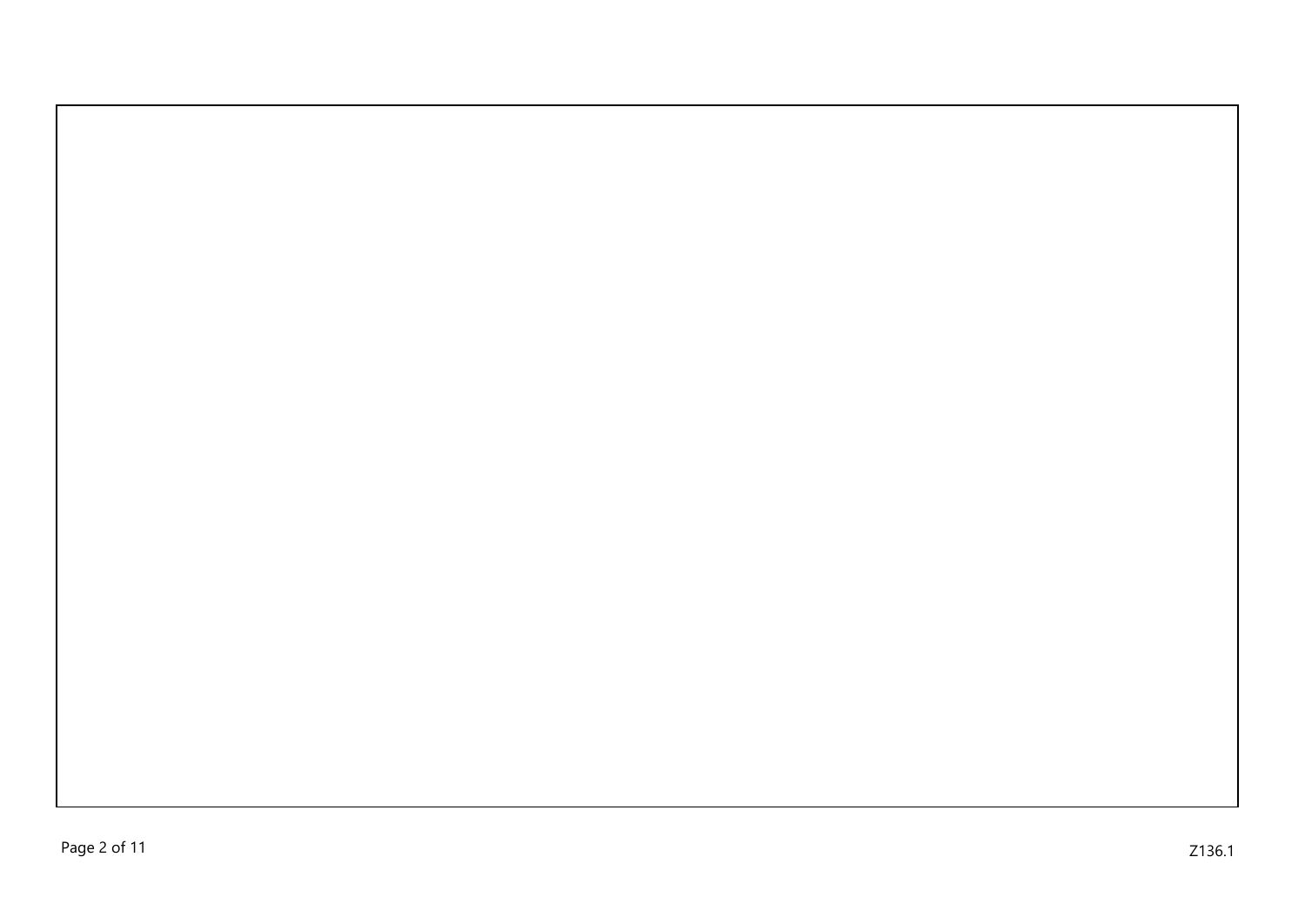| #             | Island          | House Name             | Name                 | Sex         | National ID | ، ه ، مره<br>د ، مرگ                         | ىئرىتر                                         |
|---------------|-----------------|------------------------|----------------------|-------------|-------------|----------------------------------------------|------------------------------------------------|
|               | Dh. Bandidhoo   |                        |                      |             |             |                                              |                                                |
|               | Dh. Bandidhoo   | River Side             | Ahmed Rilwan         | M           | A210743     | مرە ئىرىسىم كى                               | رەرد برىئوش                                    |
|               | Dh. Hulhudheli  |                        |                      |             |             |                                              |                                                |
| 2             | Dh. Hulhudheli  | Amaazu                 | Ahmed Irushan        | M           | A407257     | ەردىج                                        | גפיב גביבית                                    |
|               | Dh. Meedhoo     |                        |                      |             |             |                                              |                                                |
| 3             | Dh. Meedhoo     | Finifenmaage           | Abdulla Areef        | M           | A208235     | ار سرڈ مردی<br>سرز مردی                      | بره والله بريرو                                |
| 4             | Dh. Meedhoo     | Saayaa                 | Abdul Salaam Najee   | M           | A292806     | يەدىر                                        | ره وه روه<br>پر <i>ه تروگر</i> سگهي            |
| GA. Vilingili |                 |                        |                      |             |             |                                              |                                                |
| 5             | GA. Vilingili   | Vaijeheyge             | Rinaz Abdulla        | ${\sf M}$   | A104215     | <br>  تو مرقع رئ                             | مرتزقتر كانتحاقدالله                           |
|               | GDh. Thinadhoo  |                        |                      |             |             |                                              |                                                |
| 6             | GDh. Thinadhoo  | Sincorner              | Lauha Zareer         | $\mathsf F$ | A254018     | سومبرنا متزبر                                | تزوج تجيريز                                    |
|               | GDh. Vaadhoo    |                        |                      |             |             |                                              |                                                |
| 7             | GDh. Vaadhoo    | Beroomaage             | Abdulla Adam         | M           | A159168     | ړ دونو پر<br>ن <i>ن تر</i> تر <sub>ک</sub> ر | رەقراللە مەمرە                                 |
|               | Gn. Fuvahmulah  |                        |                      |             |             |                                              |                                                |
| 8             | Gn. Fuvahmulah  | Miskihmagu. Penzymaage | Mohamed Waheed       | M           | A010676     | و شرودون و مه و و و                          | ورەرو رېږو                                     |
|               | HA. Dhidhdhoo   |                        |                      |             |             |                                              |                                                |
| 9             | HA. Dhidhdhoo   | Beenaa Villa           | Ahmed Shafeeq        | M           | A291577     | جو مٿر وڱر                                   | رەرو شروپى                                     |
|               | HDh. Makunudhoo |                        |                      |             |             |                                              |                                                |
| $ 10\rangle$  | HDh. Makunudhoo | Hinmiyaa               | Ahmed Asfan          | M           | A147930     | ىر مىگرىزىگە                                 | رەرد رەپەر                                     |
|               | HDh. Nolhivaran |                        |                      |             |             |                                              |                                                |
| 11            | HDh. Nolhivaran | Banaanaavilla          | Hussain Adam         | ${\sf M}$   | A227795     | ە ئەرتىرىدۇ.                                 | جر شهر مدارد و بر در حر                        |
| L. Fonadhoo   |                 |                        |                      |             |             |                                              |                                                |
| 12            | L. Fonadhoo     | Jumana Manzil          | Ahmed Junad          | M           | A083420     | <i>د په پرهمن</i> ې څر                       | رەر دېرى<br>مەردىر <mark>ي</mark> ىترىر        |
|               | L. Maabaidhoo   |                        |                      |             |             |                                              |                                                |
| $ 13\rangle$  | L. Maabaidhoo   | Leykokaage             | Abdul Raheem Mohamed | M           | A065922     | در بر بر بر<br>مو <sup>ر</sup> د مرکز        | נס כסנים ניסניב<br>גיש <i>נגיגי</i> ב בייגב נג |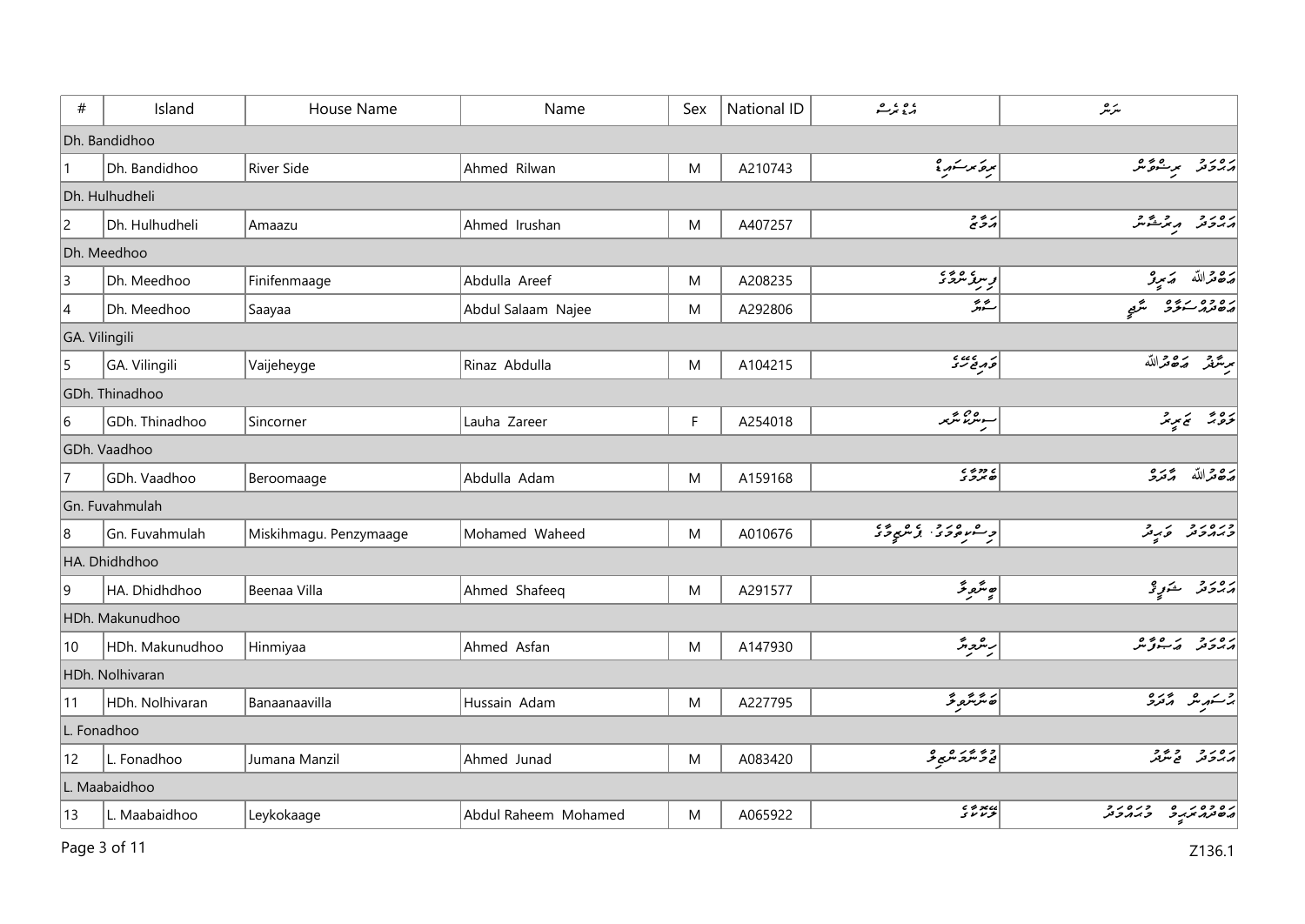| Lh. Naifaru |                 |                   |                 |   |         |                                 |                                    |
|-------------|-----------------|-------------------|-----------------|---|---------|---------------------------------|------------------------------------|
| 14          | Lh. Naifaru     | Olhuveli          | Mohamed Akram   | M | A156533 | لدوء<br>مروغرمر                 | و رە ر د<br>تر پر پر تر<br>برە برە |
|             | M. Kolhufushi   |                   |                 |   |         |                                 |                                    |
| 15          | M. Kolhufushi   | Irumatheege       | Usman Ibrahim   | M | A220901 | بر تر د ځو د                    |                                    |
| 16          | M. Kolhufushi   | Javaahiru Vaadhee | Ismail Naseem   | M | A158600 | ئے قرىر ترقى مىر                | ىر مەئىر تەرى <i>ج</i><br>سرسود    |
| 17          | M. Kolhufushi   | Kenereege         | Easa Rafeeu     | M | A053879 | ى ئەيدى<br>مامىرىيە             | پر سگ ہے کرو پر                    |
|             | S. Hithadhoo    |                   |                 |   |         |                                 |                                    |
| 18          | S. Hithadhoo    | Hiyala            | Mohamed Jihad   | M | A067483 | رىزى                            | دره در و پرتر                      |
| 19          | S. Hithadhoo    | Parkaruge         | Abdulla Zuhury  | M | A100314 | پور چەر<br>  بۇ ئەسمەي          | رَة قرالله تح ترسيه                |
|             | Sh. Maroshi     |                   |                 |   |         |                                 |                                    |
| 20          | Sh. Maroshi     | Bashima Villa     | Reeshan Mohamed | M | A270388 | خامرځرمونځه                     | برنسگانگر از ۱۳۶٬۰۶۷               |
|             | Th. Hirilandhoo |                   |                 |   |         |                                 |                                    |
| 21          | Th. Hirilandhoo | Naseemee House    | Mariyam Farah   | F | A404932 | ىئەسى <i>رە ئەم</i> رىشە<br>s s | ر ه ر ه<br>ترىز پر                 |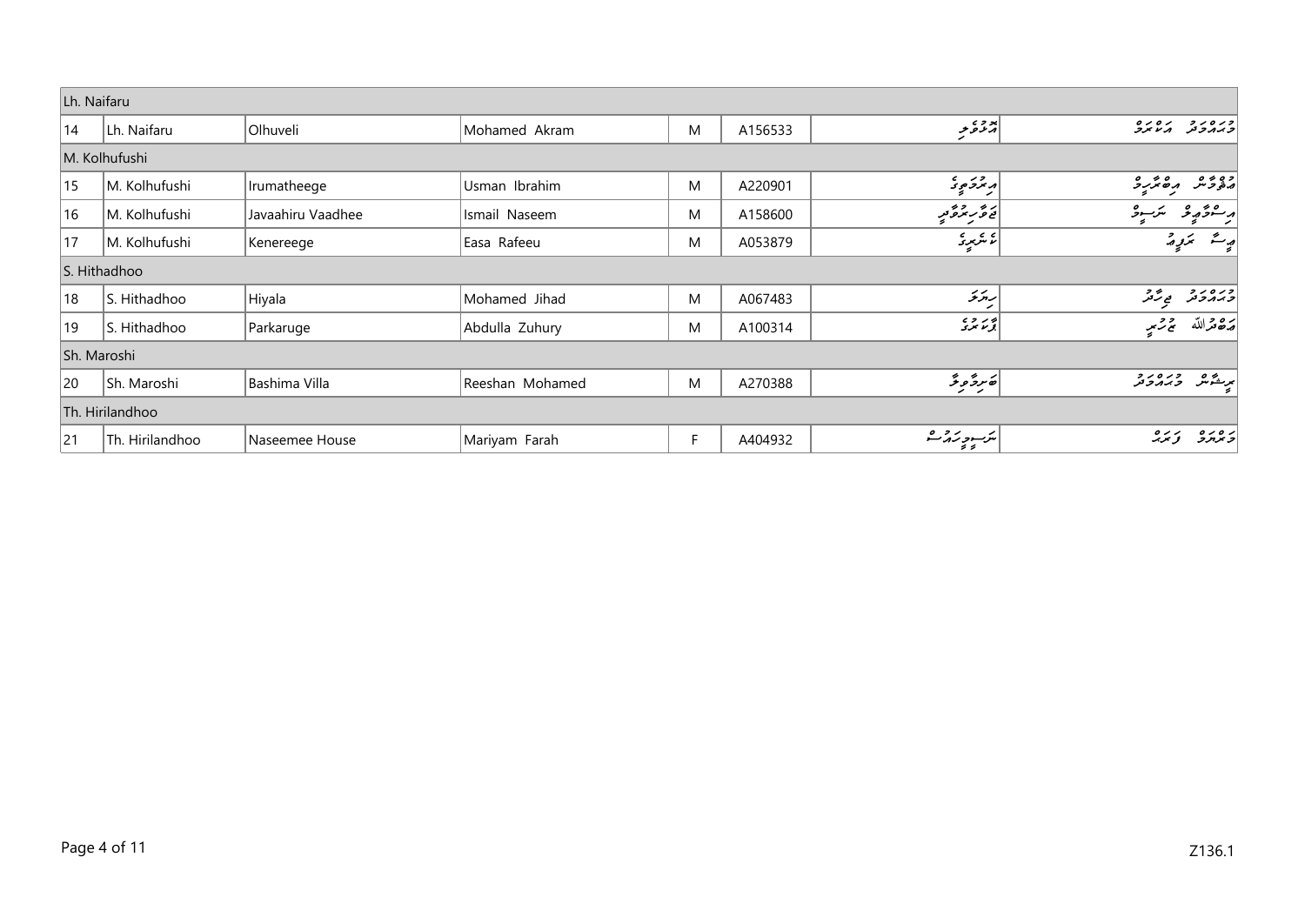## *w7qAn8m?sCw7mRo>u;wEw7mRw;sBo<*

| ' مرمر | 'يئرىثر: |
|--------|----------|
|        |          |
|        |          |
|        |          |

## *w7q9r@w7m>sCw7qHtFoFw7s;mAm=q7w7qHtFoFw7s;*

| ىر تە | $\mathcal{O} \times$<br>$\sim$ | $\sim$<br>. . | لترنثر |
|-------|--------------------------------|---------------|--------|
|       |                                |               |        |
|       |                                |               |        |
|       |                                |               |        |

| $\frac{2}{n}$ | $\overline{\phantom{a}}$ | اير هنه. | $\mathcal{O} \times$<br>سرسر |
|---------------|--------------------------|----------|------------------------------|
|               |                          |          |                              |
|               |                          |          |                              |
|               |                          |          |                              |

| ' ئىرتىر: | سر سر |  |
|-----------|-------|--|
|           |       |  |
|           |       |  |
|           |       |  |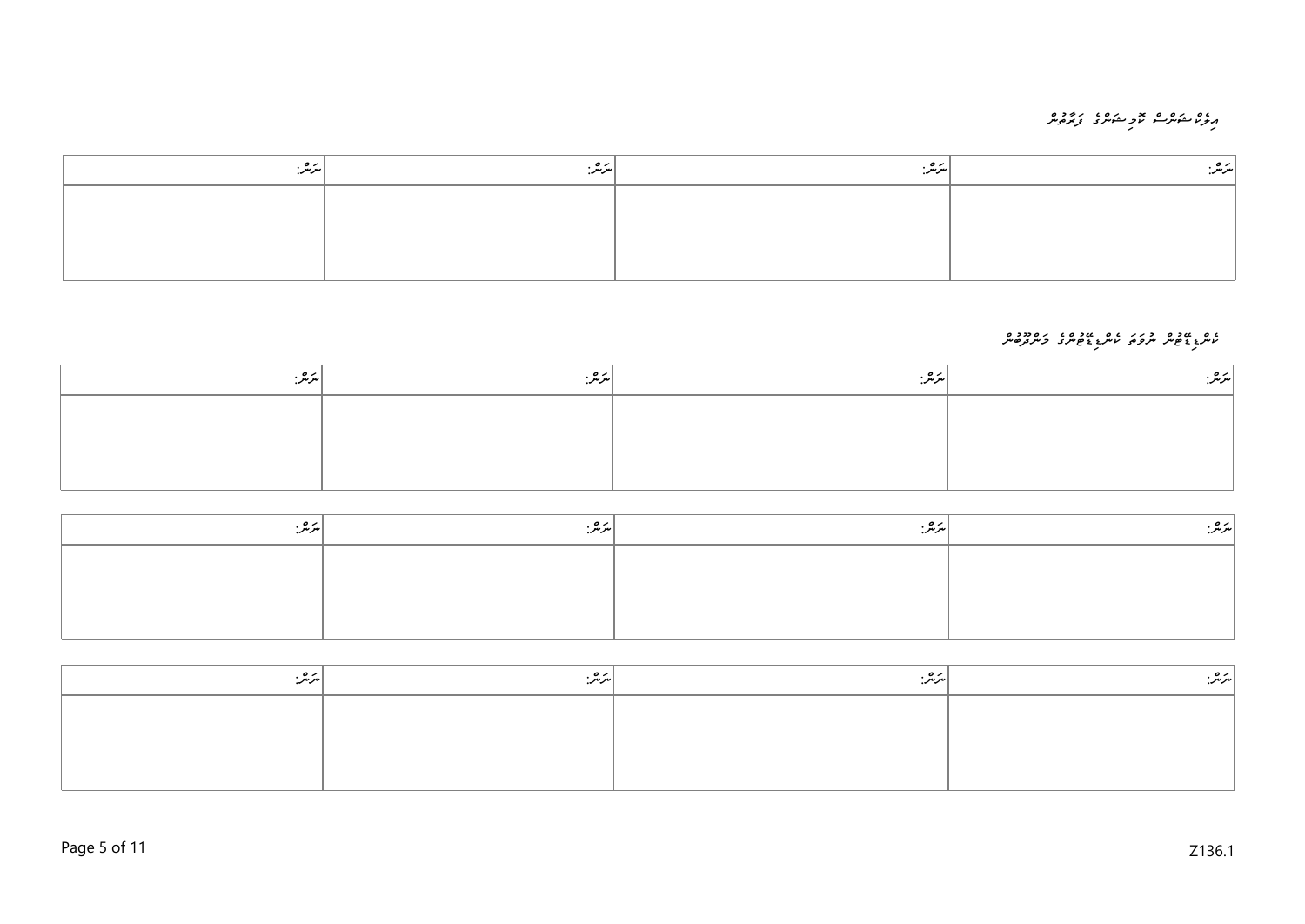| يره. | ο. | ا ير ه |  |
|------|----|--------|--|
|      |    |        |  |
|      |    |        |  |
|      |    |        |  |

| <sup>.</sup> سرسر. |  |
|--------------------|--|
|                    |  |
|                    |  |
|                    |  |

| ىئرىتر. | $\sim$ | ا بر هه. | لىرىش |
|---------|--------|----------|-------|
|         |        |          |       |
|         |        |          |       |
|         |        |          |       |

| $\overline{\phantom{a}}$<br>سرس. | ر ه<br>,,, | . . | 。<br>سرس. |
|----------------------------------|------------|-----|-----------|
|                                  |            |     |           |
|                                  |            |     |           |
|                                  |            |     |           |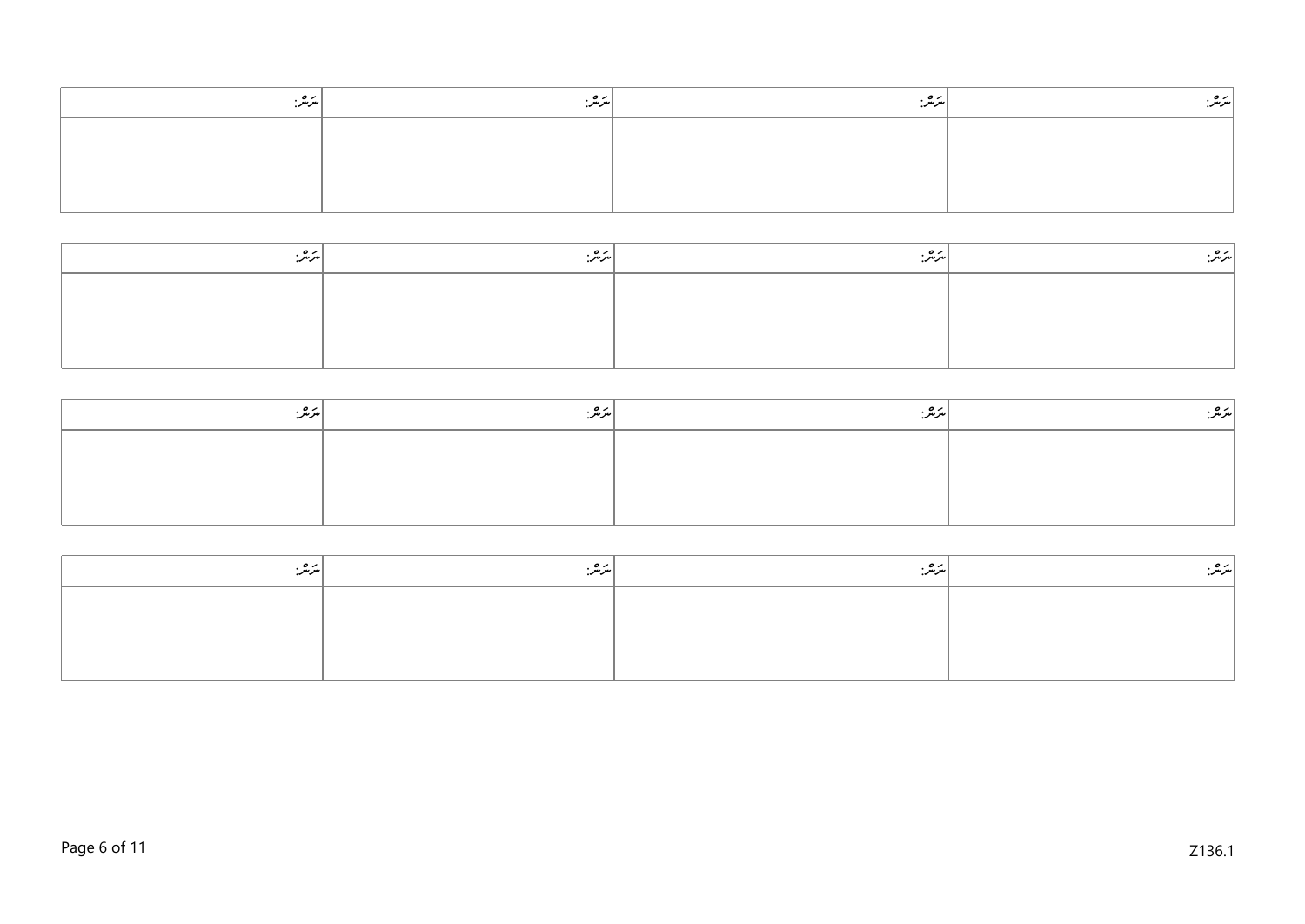| ير هو . | $\overline{\phantom{a}}$ | يرمر | اير هنه. |
|---------|--------------------------|------|----------|
|         |                          |      |          |
|         |                          |      |          |
|         |                          |      |          |

| ئىرتىر: | $\sim$<br>ا سرسر . | يئرمثر | o . |
|---------|--------------------|--------|-----|
|         |                    |        |     |
|         |                    |        |     |
|         |                    |        |     |

| 'تترنثر: | 。<br>,,,, |  |
|----------|-----------|--|
|          |           |  |
|          |           |  |
|          |           |  |

|  | . ه |
|--|-----|
|  |     |
|  |     |
|  |     |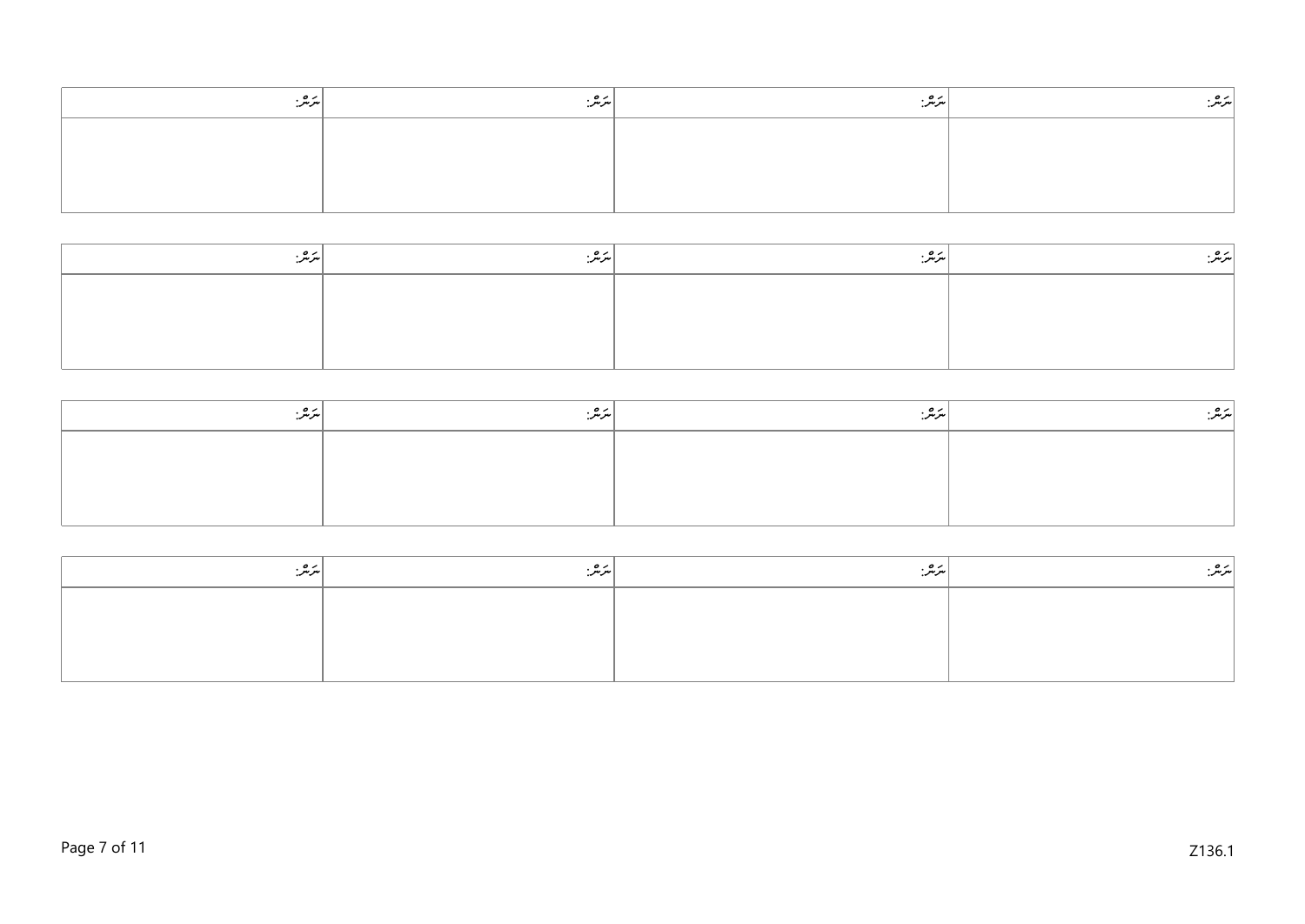| ير هو . | $\overline{\phantom{a}}$ | يرمر | اير هنه. |
|---------|--------------------------|------|----------|
|         |                          |      |          |
|         |                          |      |          |
|         |                          |      |          |

| ىر تىر: | $\circ$ $\sim$<br>" سرسر . | يترمير | o . |
|---------|----------------------------|--------|-----|
|         |                            |        |     |
|         |                            |        |     |
|         |                            |        |     |

| 'تترنثر: | 。<br>,,,, |  |
|----------|-----------|--|
|          |           |  |
|          |           |  |
|          |           |  |

|  | . ه |
|--|-----|
|  |     |
|  |     |
|  |     |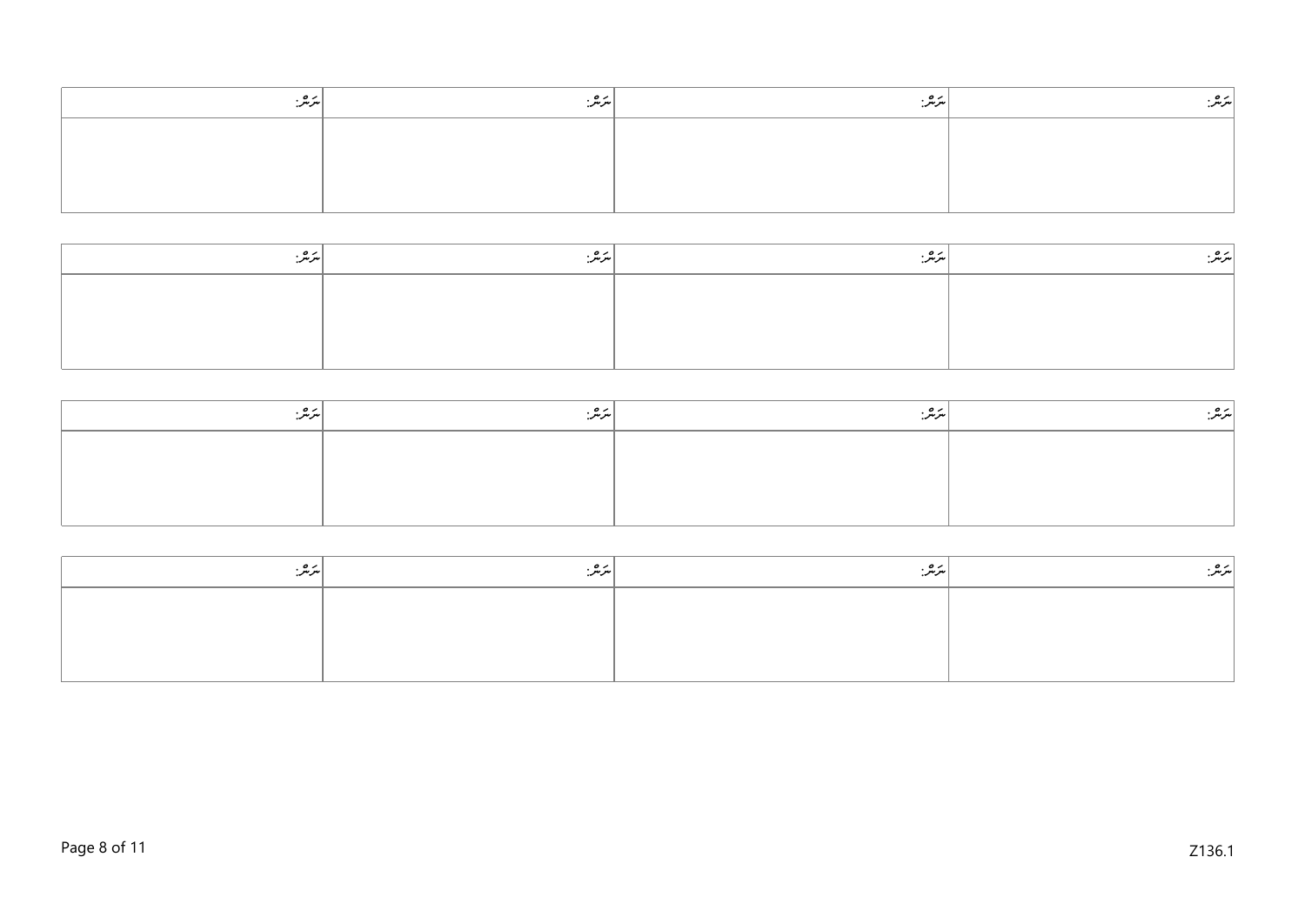| $\cdot$ | 。 | $\frac{\circ}{\cdot}$ | $\sim$<br>سرسر |
|---------|---|-----------------------|----------------|
|         |   |                       |                |
|         |   |                       |                |
|         |   |                       |                |

| يريثن | ' سرسر . |  |
|-------|----------|--|
|       |          |  |
|       |          |  |
|       |          |  |

| ؞؞ | .<br>$\tilde{}$ | . ه<br>سرسر. |
|----|-----------------|--------------|
|    |                 |              |
|    |                 |              |
|    |                 |              |

| 。<br>. س | ىرىىر |  |
|----------|-------|--|
|          |       |  |
|          |       |  |
|          |       |  |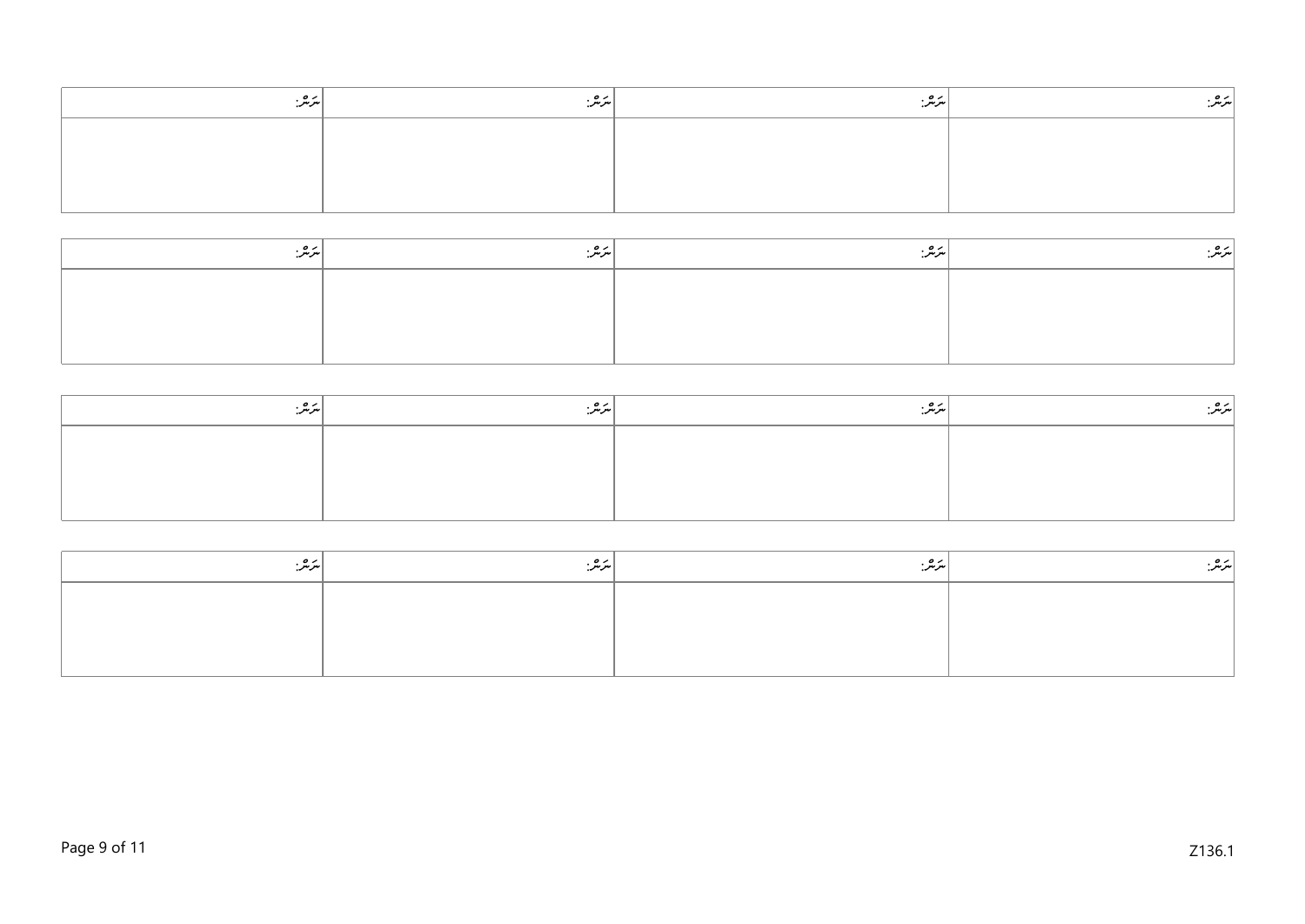| ير هو . | $\overline{\phantom{a}}$ | يرمر | اير هنه. |
|---------|--------------------------|------|----------|
|         |                          |      |          |
|         |                          |      |          |
|         |                          |      |          |

| ئىرتىر: | $\sim$<br>ا سرسر . | يئرمثر | o . |
|---------|--------------------|--------|-----|
|         |                    |        |     |
|         |                    |        |     |
|         |                    |        |     |

| لترتكر: | الترنثر: | ابر همه: | الترنثر: |
|---------|----------|----------|----------|
|         |          |          |          |
|         |          |          |          |
|         |          |          |          |

|  | . ه |
|--|-----|
|  |     |
|  |     |
|  |     |